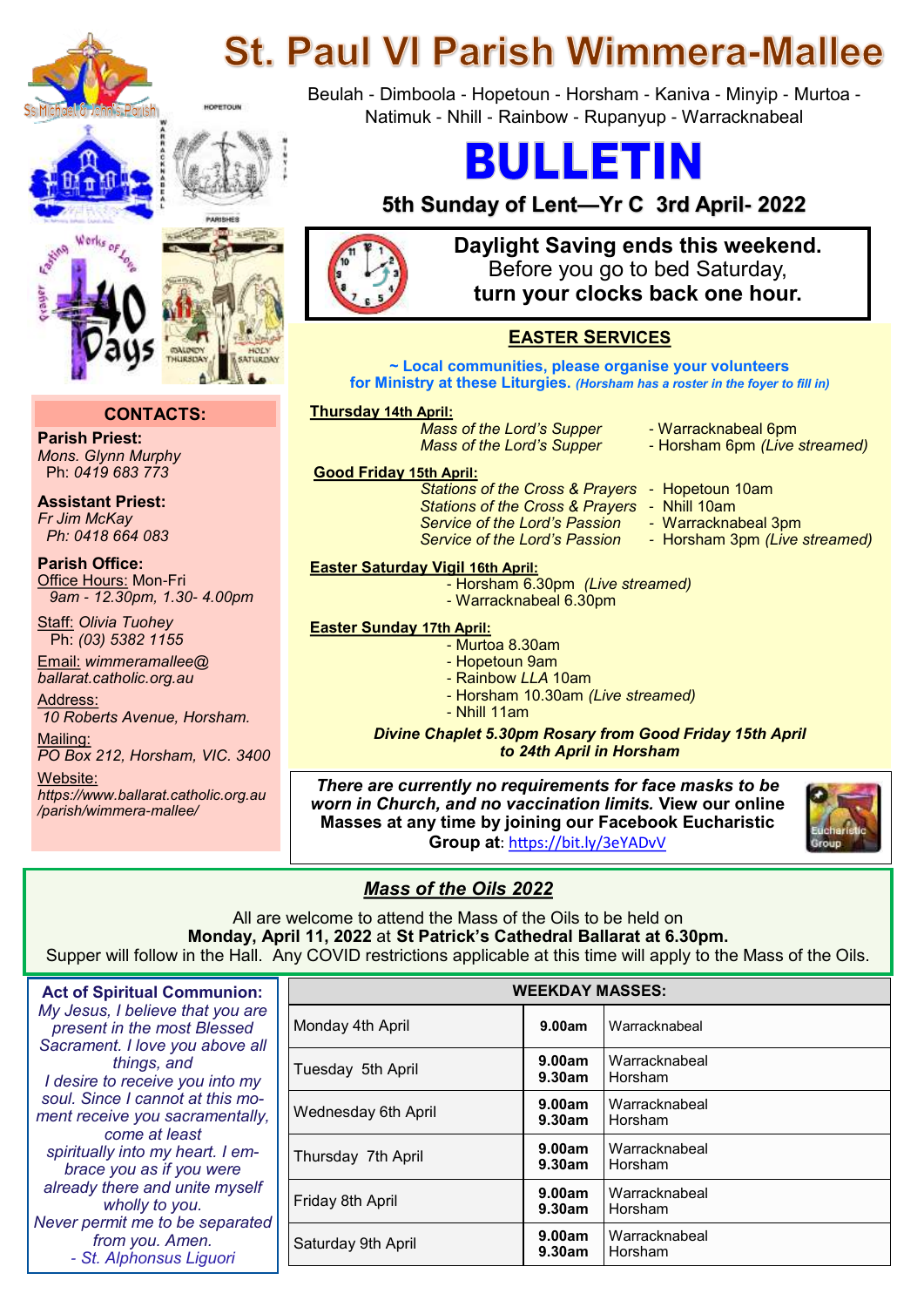|                                                            | 31 MANT 3 CATHOLIC CHUNCH (Wallachilabeal) —2022 LITUNGT NOSTEN |                                                           |                                                                                            |                                                  |                                                                                                                                                                                                                                                                                            |                                   |                             |                              |                              |                                  |                                |  |
|------------------------------------------------------------|-----------------------------------------------------------------|-----------------------------------------------------------|--------------------------------------------------------------------------------------------|--------------------------------------------------|--------------------------------------------------------------------------------------------------------------------------------------------------------------------------------------------------------------------------------------------------------------------------------------------|-----------------------------------|-----------------------------|------------------------------|------------------------------|----------------------------------|--------------------------------|--|
| Date & Time                                                |                                                                 | <b>Time</b><br><b>Readers</b>                             |                                                                                            | <b>Prayers</b>                                   | <b>Collectors</b>                                                                                                                                                                                                                                                                          |                                   | <b>Special Ministers</b>    |                              |                              | Cleaning-Apr.                    |                                |  |
| <b>April 2nd</b>                                           |                                                                 | 6.30pm                                                    | P Winsall                                                                                  |                                                  | F Casey                                                                                                                                                                                                                                                                                    | D & K Baxter                      |                             | M Muller & J McFarlane       |                              |                                  |                                |  |
| <b>April 10th</b><br><b>Palm Sunday</b>                    |                                                                 | 8.30am                                                    | <b>K</b> Downes                                                                            |                                                  | J McFarlane                                                                                                                                                                                                                                                                                | D & K Baxter                      |                             | M Lardner & K Downes         |                              |                                  | B Evans & T<br>Penny           |  |
| <b>HORSHAM MINISTRY ROSTER</b>                             |                                                                 |                                                           | <b>HOPETOUN CHURCH ROSTER</b>                                                              |                                                  |                                                                                                                                                                                                                                                                                            |                                   |                             |                              |                              |                                  |                                |  |
| 2nd & 3rd April                                            | Vigil 6.30pm                                                    |                                                           | Sunday 10.30am                                                                             |                                                  |                                                                                                                                                                                                                                                                                            | <b>April 3rd</b><br>9am           |                             | <b>April 10th</b><br>9am LLA |                              |                                  |                                |  |
| <b>Eucharistic</b><br><b>Ministers</b>                     |                                                                 | Maree Plazzer<br>Anne Newton<br><b>Bernadette Trounce</b> |                                                                                            | Zita Cannane<br>Andrea Cox<br>Kingsley Dalgleish |                                                                                                                                                                                                                                                                                            | <b>Readers</b>                    |                             | Horman Family                |                              | Neha Kavoor                      |                                |  |
| <b>Reader</b>                                              |                                                                 | Kevin Dunn                                                |                                                                                            | Louise Kemp                                      |                                                                                                                                                                                                                                                                                            | Offertory/<br>Lay-led             |                             | Horman family                |                              | Robyn Hallam &<br>Cynthia Maiden |                                |  |
| Commentator                                                |                                                                 | Sr Jacinta Rice                                           |                                                                                            | Dianne Noy                                       |                                                                                                                                                                                                                                                                                            | <b>Special</b><br><b>Minister</b> |                             |                              | Olive Wellington             |                                  |                                |  |
| 9th & 10th<br><b>April</b>                                 |                                                                 | Vigil 6.30pm                                              |                                                                                            | <b>Palm Sunday</b><br>10.30am                    |                                                                                                                                                                                                                                                                                            |                                   | <b>NHILL LITURGY ROSTER</b> |                              |                              |                                  |                                |  |
| <b>Reader</b>                                              |                                                                 | <b>Betty Heinrich</b>                                     |                                                                                            | <b>Bob Prichett</b>                              |                                                                                                                                                                                                                                                                                            |                                   |                             |                              |                              |                                  | <b>April 10th</b>              |  |
| <b>Commentator</b>                                         |                                                                 | Garry Heinrich                                            |                                                                                            | Alison McKinnon                                  |                                                                                                                                                                                                                                                                                            |                                   |                             |                              | <b>April 3rd</b><br>LLA 10am |                                  | LLA 10am<br><b>Palm Sunday</b> |  |
| <b>Eucharistic</b><br><b>Ministers</b>                     |                                                                 | Joan Parker<br>Sr Jacinta Rice<br><b>Micky Robarts</b>    |                                                                                            | Fay Wills<br>Rosie Taylor                        | <b>Alison McKinnon</b>                                                                                                                                                                                                                                                                     | <b>Reader &amp; Prayers</b>       |                             | A Munro                      |                              |                                  | C Kennedy                      |  |
| Projector                                                  |                                                                 | Geoff Simpson                                             |                                                                                            | <b>Gabby Mills</b>                               |                                                                                                                                                                                                                                                                                            | <b>Lay Leaders</b>                |                             |                              | M Millington                 |                                  | D Munro                        |  |
| <b>Musicians</b>                                           |                                                                 | <b>Chris Robarts</b>                                      |                                                                                            | Men's Choir                                      |                                                                                                                                                                                                                                                                                            | <b>Eucharistic Minister</b>       |                             |                              | C Kennedy                    |                                  | A Munro                        |  |
| <b>Welcomers</b>                                           | Heinrich                                                        | Garry & Betty                                             |                                                                                            | Mary Dalgleish &<br>Alistair Castle              |                                                                                                                                                                                                                                                                                            | <b>Offertory</b>                  |                             |                              |                              |                                  |                                |  |
| <b>Prayers</b>                                             |                                                                 |                                                           | Alison McKinnon & Anna Robertson                                                           |                                                  | <b>Monthly Collector</b>                                                                                                                                                                                                                                                                   |                                   |                             | R Piccone                    |                              | R Piccone                        |                                |  |
| 10th April<br><b>Church</b>                                |                                                                 |                                                           | 17th April<br><b>Helen Hunter</b><br>Margaret Fischer<br>Dianne Quinn<br>Maureen McInerney |                                                  | Cleaning                                                                                                                                                                                                                                                                                   |                                   |                             | M Millington                 |                              | M Millington                     |                                |  |
| <b>Cleaning &amp;</b><br><b>Flower</b><br><b>Arranging</b> | Jenny Clarke<br><b>Bernie Lakin</b><br>Rhonda Tursi             |                                                           |                                                                                            |                                                  | Child Safety Standards: (Ss Michael & John Horsham)<br>Bob Pritchett and Jill McGinnisken are our Safeguarding Officers.<br>A Child Safety Policy and Code of Conduct has been adopted for all who work<br>with children and vulnerable adults in the Parish, to ensure the safety of all. |                                   |                             |                              |                              |                                  |                                |  |

**ST MARY'S CATHOLIC CHURCH (Warracknabeal) —2022 LITURGY ROSTER** 

*Our Parish seeks to always be a child safe Parish.*

# **MASS TIMES & REPORTS**

*2nd Weekend of the Month: Next week (9th & 10th April)*

Horsham: Saturday 6.30pm, Sunday 10.30am

Murtoa: Sunday Mass Livestream viewing 10.30am

**Natimuk:** 6.30pm Tues 26th April, venue TBA

Dimboola: Sunday 8.30am Beulah: Saturday 7pm

Hopetoun: Sunday LLA 9am Rainbow: Sunday LLA 10am Nhill: Sunday LLA 10am

Minyip: Sunday 10am

Warracknabeal: Sunday 8.30am

#### **Stations of the Cross**

For those wishing to participate in the Lenten Stations of the Cross each Friday during Lent, all are more than welcome to gather in the Horsham Church at 4pm.

| <b>RUN FOR THE KIDS; Our Parish Council</b><br>Chairperson, Justin Amor, is participating in the<br>Run for the Kids this weekend in Melbourne, |
|-------------------------------------------------------------------------------------------------------------------------------------------------|
| raising funds for the Good Friday Appeal. If you                                                                                                |
| would like to support Justin in his fundraising efforts,                                                                                        |
| please donate online via https://runforthekids2021-<br>2022.gofundraise.com.au/page/JUSTINAMOR-24345224                                         |
|                                                                                                                                                 |

**PEACE IN THE HEART, PEACE IN THE WORLD:** A milestone moment of unity and solidarity for Ukraine. Come along and see this online session in the Parish Centre on Thursday 7th April 10.30am-12.30pm. An unforgettable experience!

# *Position Vacant – Administrative role*

*A part-time Administrative role is available in our Parish Office (based in Horsham) Approx. 20-25 hrs over 3-4 days per week (days negotiable) For further information please contact the Horsham office: Ph*. (03) 5382 1155 *Email:* wimmeramallee@ballarat.catholic.org.au *Address:* 10 Roberts Avenue, Horsham, VIC. 3400

# *Parish Volunteer Opportunities:*

*New volunteers are always welcome in all of our Churches.* 

*If you are interested in helping in any particular area, please contact the Horsham office to discuss.*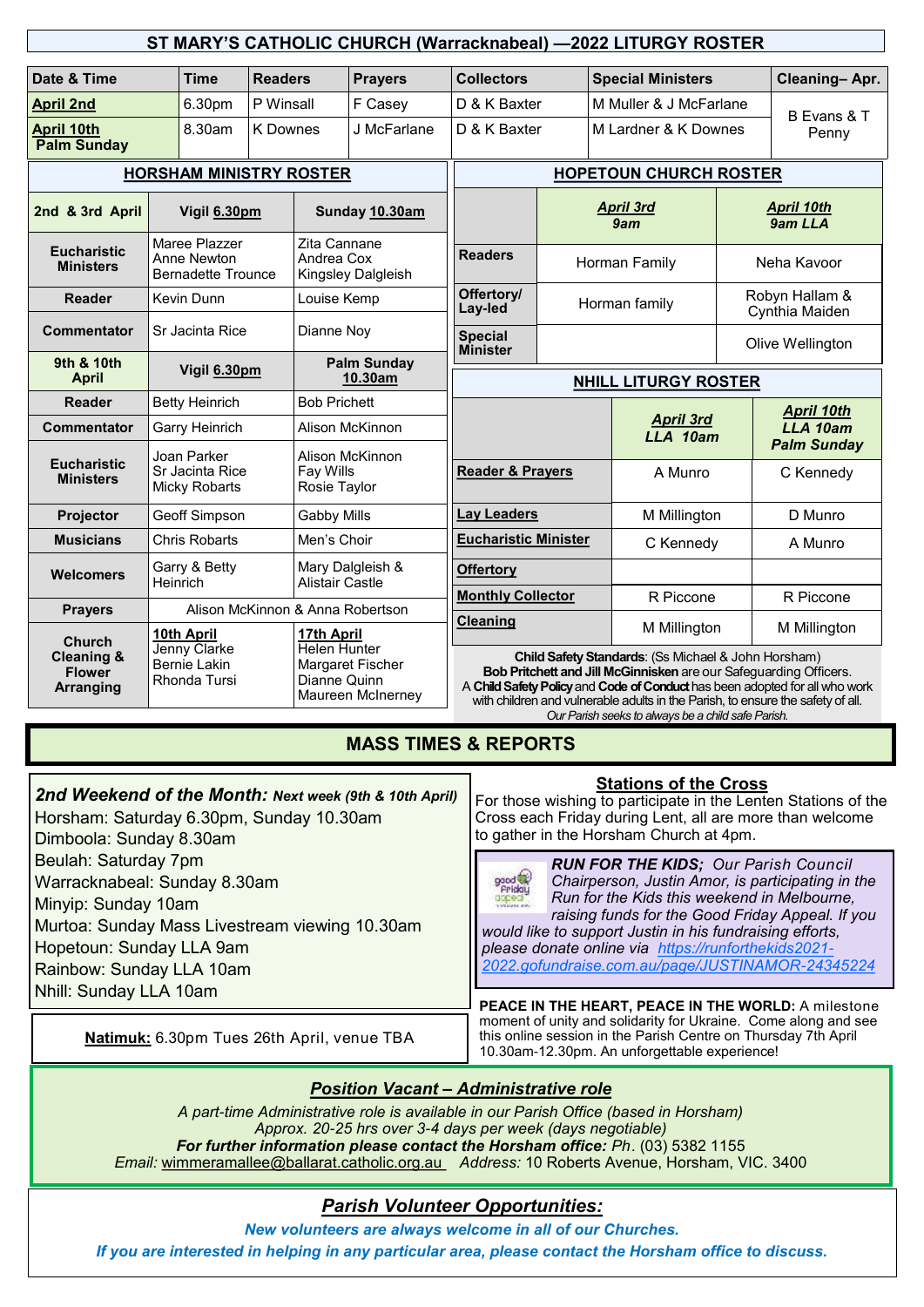# **PARISH EVENTS AND NOTICES**

# Please Remember in Your Prayers

**RECENT DEATHS**:

**ANNIVERSARIES:** Pope John Paul II, Peter Heenan, Rosaria Zarlenga, Patricia McClusky, John McCluskey ,Kenny West and the Dowling family.

**SICK:** Ken Dowsley, Des Gaynor, Heather McPhee, Shilpa Joe, Elsie Thomas, Marie Tobin, John Hickey, Mary Thompson, Patricia Simpson, Kobe Davidson, Brett Cox, Moira Kelly snr, Graham Klemm, Pat Hateley, Jill & Christie Higginbottom, Ted Haynes, Sam McCulloch, Laurie Grayling, Max Young, Joan McNamara and Peter Rafter

## **Anointing:**

*On request to Mons. Glynn Murphy or Fr Jim McKay, or please call the Parish Office.* -++==+++++++++++++==++-

## **Confessions:**

*After Saturday Morning Mass at Horsham Church*, or on request to our Priests.

## **St Vincent De Paul**

A representative of St Vincent de Paul is available to assess and assist cases on Mon, Wed and Fri mornings between 11am-12noon. \***Appointments are essential-** Phone 53812371 to book.

The Piety Store at the Horsham Church now stocks Easter cards and Majellan Calendars.



**Project Compassion 2022:**

**Shaniella 23,** from the Solomon Islands was determined to forge a path out of poverty, moving away to vocational school. With your support, Shaniella was able to overcome further challenges of natural disasters, and gain the skills she needs to create a brighter future for herself. **Please donate to Project Compassion 2022 so this transformational program can continue to empower and strengthen vulnerable communities** *For All Future Generations.* 

> Please submit notices for our weekly Bulletin to the Parish Office by **Thursday.** Thank you.

# **WEEKLY ACTIVITIES IN SMJ CHURCH HORSHAM:**

*Morning Craft Group:*

Mondays @ Parish Office Meeting Room, 9.30-11.30am.

*Meditation Group:* Tuesdays 2pm in the Church Meeting Room.

*Choir Practice:* 6pm, 2nd Wednesday of each month.

*Men's Fellowship Breakfast:*  7.30-8.30am, 3rd Thursday of each month @ the Parish Hall.

**Ecumenical-Charismatic Prayer Group:** 1.30-3.30pm, Wednesdays @ Parish office meeting room

*Saturday Morning Devotions:*

8.30am - Exposition of the Blessed Sacrament (Lay-led), 8.50am - Rosary and prayers of the Church,

9.30am Saturday Morning Mass

*Confessions after Mass.*

**Note: COVID restrictions, Public Holidays, Seasons and times where the Priest/Organiser is away may cancel the event.**

Throughout the season of Lent we have reflected on God making a covenant with Abraham, leading the people of Israel out of their bondage, promising them a new way of life based on the love, mercy, compassion Jesus won for us. These gifts exceed the authority of the old law, which Paul today says is "rubbish" compared with knowing and being united in Christ. Life with Christ transforms us from people who are caught up in sin to people who are forgiven. In today's Gospel Jesus knew the challenge before him. The people were like a lynch mob with the woman before him, so his words 'let he who is without sin cast the first stone'. May we hear this challenge today and stop any destructive things in word or deed against others, so that we too, like the woman today, can be free to follow where Jesus calls us.

#### —————————————————————————-- *PRAYER FOR THE SICK AND CARERS:*

Compassionate and ever-loving God, You are the source and creator of all healing power. We entrust our sick to your loving care. We pray your blessings upon all in their own homes, in hospitals, nursing homes, hospice care, palliative care. May You be their source of comfort in pain, of hope in times of despair, woundedness or sorrow, their solace and inspiration when they are unable to lift their hearts, minds and voices to You in prayer. Bless them with courage and faith to place their trust in your healing touch and love. Bless caregivers, as channels of your love, they are your hands on earth.

Give them gentleness as they help the sick, give them respect for their dignity and value to You. Give carers and helpers patience and courage as they manage their time, to best serve those who are needful of their care, to continue to serve when weakened by constant demands and when they need your enduring help. Give them love and understanding to be a caring companion, on the path of pain and sadness with the sick. Bless the ministry of those who take Holy Communion to the elderly or sick, in homes or nursing homes.

————————————————————————- *Making Connections*: Have you ever been hasty in your judgement and condemnation of others? Is there someone who is on the outer to whom you can offer support this week?

*Did You Know?:* Pilgrims who came to Jerusalem for the great festivals and who could not find lodging in the city often stayed the night on the Mount of Olives, just outside the city gates. On the Mount of Olives is a garden area called Gethsemane, which means 'oil press' in Hebrew. The Mount of Olives offered a spectacular view across to the temple.

*Symbols and Images:* The question posed to Jesus by the Pharisees was meant to trick him. If he condoned her stoning, the act would break Roman law; if he refused to condone it, he would be holding religious law in contempt. In his response, God, in Jesus, is offering a new way. He does not condemn the sinner but invites her to leave her past behind and begin again. The imagery of forgiveness is consistent throughout the Lenten readings.

*Daily Prayer*: As once in the vision, O God, your prophet summoned the spirit so that dry bones stood up alive, and as once your Son stood fearless at death's door calling Lazarus to come forth alive, raise us up with Christ from the death of sin, that all of us, may be unbound and set free.

*Marriage Tip*: Thank your spouse for the lifelong journey he or she chose to take with you – just because.

*Vocational View*: Lent is six weeks of being serious about forgiveness and knowing we are loved. Who will step forward to tell of God's great love for us?